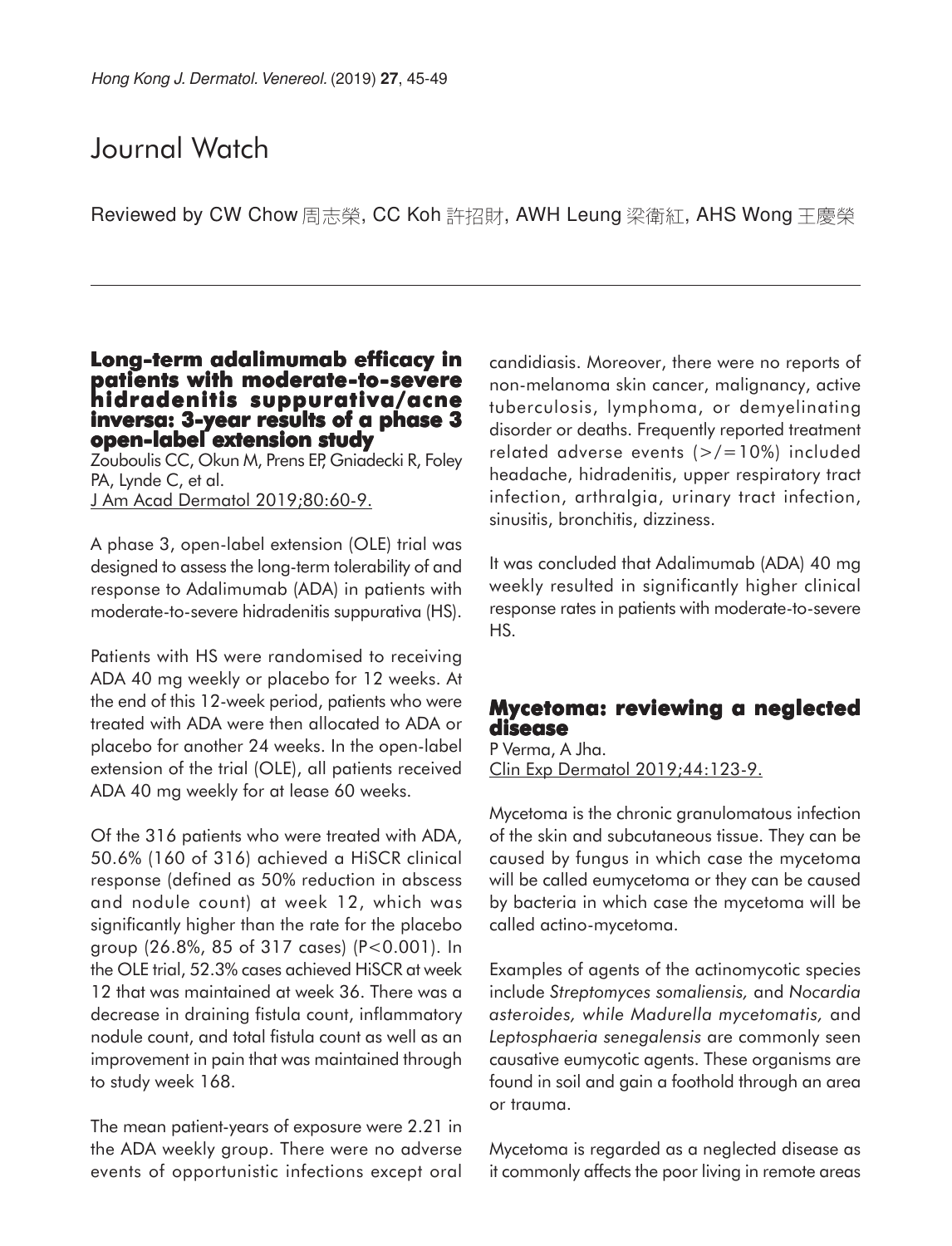with poor access to health care, as well as its chronic disease course and poor clinical outcomes. It presents with the classical triad of firm indurated swelling with or without discharging sinuses and presence of grains. Advanced cases can invade muscle and bone resulting in morbidity. The commonest site of involvement is the foot. Grains are sometimes visible through the discharging sinuses.

Potassium hydroxide mount of grains may show fungal hyphae, while Gram stain is used to demonstrate filamentous bacteria. Radiographs may aid in diagnosing bone disease in which cavities may be found. Magnetic resonance imaging may demonstrate the "dot-in-circle" sign which are tiny hypo-intense foci within hyperintense spherical lesions. Histopathology and culture are important to diagnose the disease and causative organisms. Newer technologies involve gene sequencing studies and pan-fungal PCR which are useful in culture-negative cases.

Eumycetoma is more difficult to treat than actinomycetoma. Surgery is indicated to remove smaller lesions and to reduce the organism load in bigger lesions. The former will require treatment by systemic antifungal from one to three years whereas the latter three months to one year.

#### **Skin cancer and welding**

Falcone LM, Zeidler-Erdely PC. Clin Exp Dermatol 2019;44:130-4.

Ultraviolet radiation (UVR) is a risk factor for skin cancers. UVR is classified as Group 1 carcinogen by the International Agency for Research in Cancer, and in particular, UVR from arc welding was classified in 2017. Full-time welders as well as workers in various occupations including construction, farming, shipbuilding and vehicle servicing may be exposed to UVR.

Welders are exposed to the whole spectrum of UVR including UVA, UVB and UVC and are known to be at higher risk of developing ocular melanoma. UVR from welding can lead to erythema of exposed skin and burns are also frequently encountered from radiation, hot metal and sparks generated during the welding process. Gas metal arc welding produces the most UV, in contrast to plasma arc welding which produces the least. Argon produces more UV than carbon dioxide or helium when used as a shielding gas. Some metals may also sensitise the skin to UVR.

The authors searched for publications describing the relationship between skin cancer and welding. Eight case reports and five case-control studies were found. The largest and most recent study recruited 4333 metal arc welders who were followed-up for 25 years. There was a significantly increased risk of basal cell carcinoma in the head and neck region of welders compared with controls [hazard ratio(HR)=2.49 (95% CI 1.03- 5.99) for welders exposed for more than 20 years and HR=2.46 (95% CI 1.02-5.94) for welders exposed for more than 30 years. There was no clinical evidence that welding increases risk of skin cancer at other sites (HR 0.99; CI 0.94-1.04). The study is however limited by lack of evidence of other risk factors which may affect the risks of skin cancers among welders.

As yet, a definite association between welding and increased risk of skin cancer has not been established. The American Welding Society recommends the use of helmets, gloves and safety glasses to protect welders from UVR. Future studies may require more in-depth analysis of confounding factors.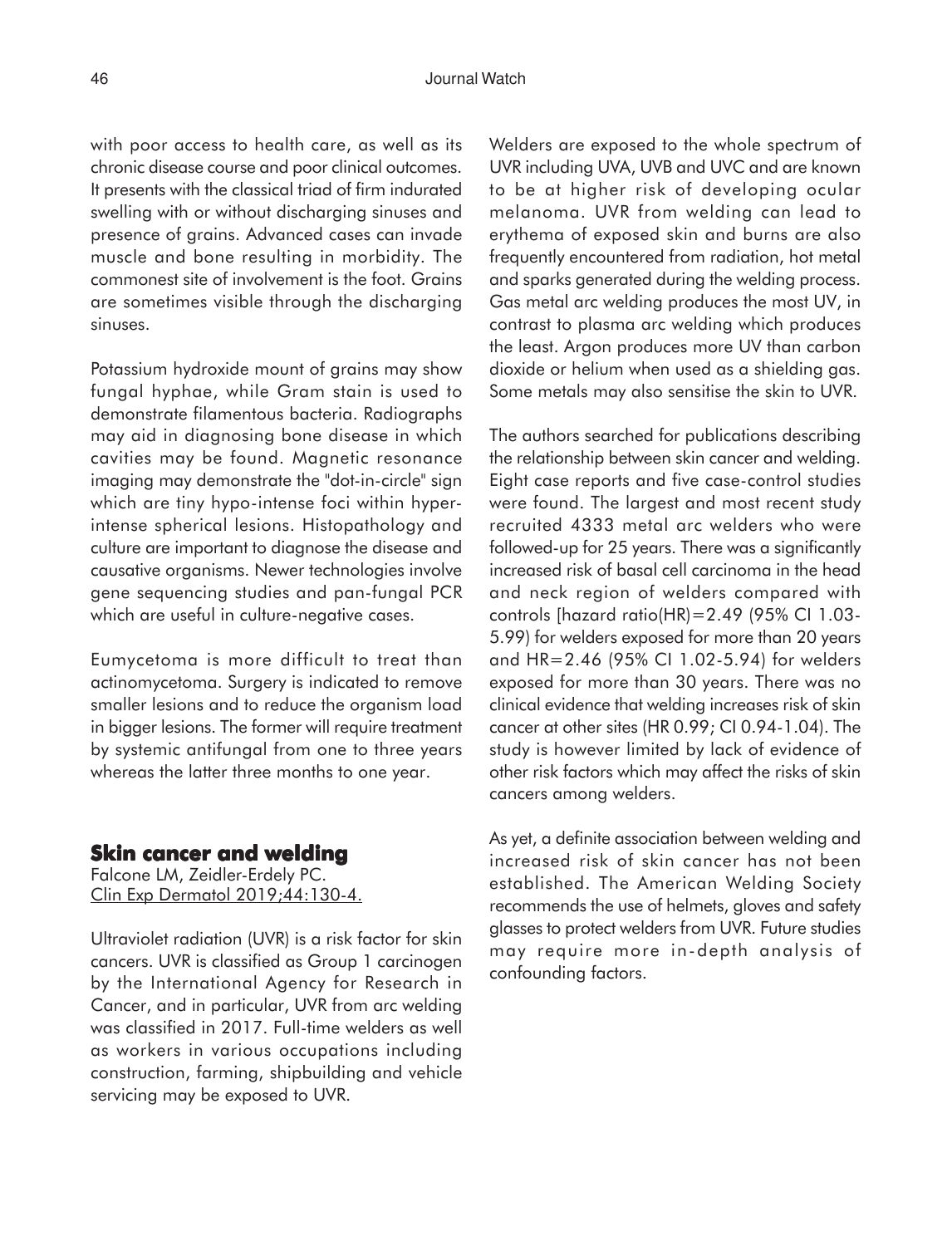#### **Omalizumab in patients with chronic spontaneous urticaria nonresponsive to H1-antihistamine treatment: results of the phase IV open-label SUNRISE study**

Berard F, Ferrier Le Bouedec MC, Bouillet L, Reguiai Z, Barbaud A, Cambazard F, et al. Br J Dermatol 2019;180:56-66.

Omalizumab is a humanised anti-immunoglobulin E monoclonal antibody used as a third-line treatment (add-on to H1-antihistamines) for chronic spontaneous urticaria (CSU). The SUNRISE study was a prospective, non-randomised, multicentre, phase IV study to evaluate the therapeutic response of subcutaneous omalizumab (300 mg every 4 weeks for 12 weeks) in 136 moderate -to- severe (H1-antihistamine nonresponsive) CSU adult patients (mean age 44.4+/-12.7 years). This study also investigated the relationship between plasma D-dimer concentrations and CSU disease activity. Urticaria control test (UCT) and 7-day urticaria activity score (UAS7) were used to assess disease activity at week 0, 4, 8, 12 week. D-dimer concentration was also measured at week 0, 4 and 8.

Most patients improved significantly after 12 weeks of omalizumab (74.6% patients had UCT score ≥12 and 67.7% patients had UAS7 ≤6 at week 12). Eight (out of nine ) patients were responders (UAS7 ≤6) to omalizumab at week 12 even with a very high baseline D-dimer concentration ( $>3000$  ng mL<sup>-1</sup>). In conclusion, omalizumab was an effective treatment to H1 antihistamine non-responsive CSU patients. Baseline D-dimer concentration was not useful for predicting the disease prognosis.

## **Assessment of a Bidirectional Association Between Major Depressive Disorder and Alopecia Areata**

Vallerand IA, Lewinson RT, Parsons LM, Hardin J, Haber RM, Lowerison MW, et al. JAMA Dermatol. Published online, January 16, 2019. doi: 10.1001/jamadermatol.2018.4398. [Epub ahead of print]

The aim of this population-based retrospective cohort study was to assess the bi-directional association between major depressive disorder (MDD) and alopecia areata (AA). It included patients 10 to 90 years of age registered with The Health Improvement Network in general practice in the United Kingdom between January 1, 1986 and May 16, 2012. The development of incident AA and development of incident MDD during follow-up were the main outcome measures.

In the analysis of the risk of AA, 622 cases in the MDD cohort (0.2%) developed AA (IR, 25.6 per 100,000 person-years) versus 6356 cases in the reference cohort (0.1%; IR, 13.1 per 100,000 person-years). After consideration of other variables, MDD was found to increase the risk of AA by 90% (HR, 1.90; 95% CI, 1.67-2.15; P<0.001) while antidepressants had a protective effect on AA (HR, 0.57; 95% CI, 0.53-0.62;  $P < 0.001$ ).

In the analysis of the risk of MDD, 6861 patients who developed AA and 6,137,342 patients who did not develop AA were followed up for 26 years. After adjusting for other variables, AA was found to increase the risk of subsequently developing MDD by 34% (hazard ratio, 1.34; 95% CI, 1.23- 1.46; P<0.001)

It was concluded that AA may increase the risk of developing MDD and vice versa and that further studies are required to elucidate common underlying inflammatory and genetic susceptibilities between the brain and skin.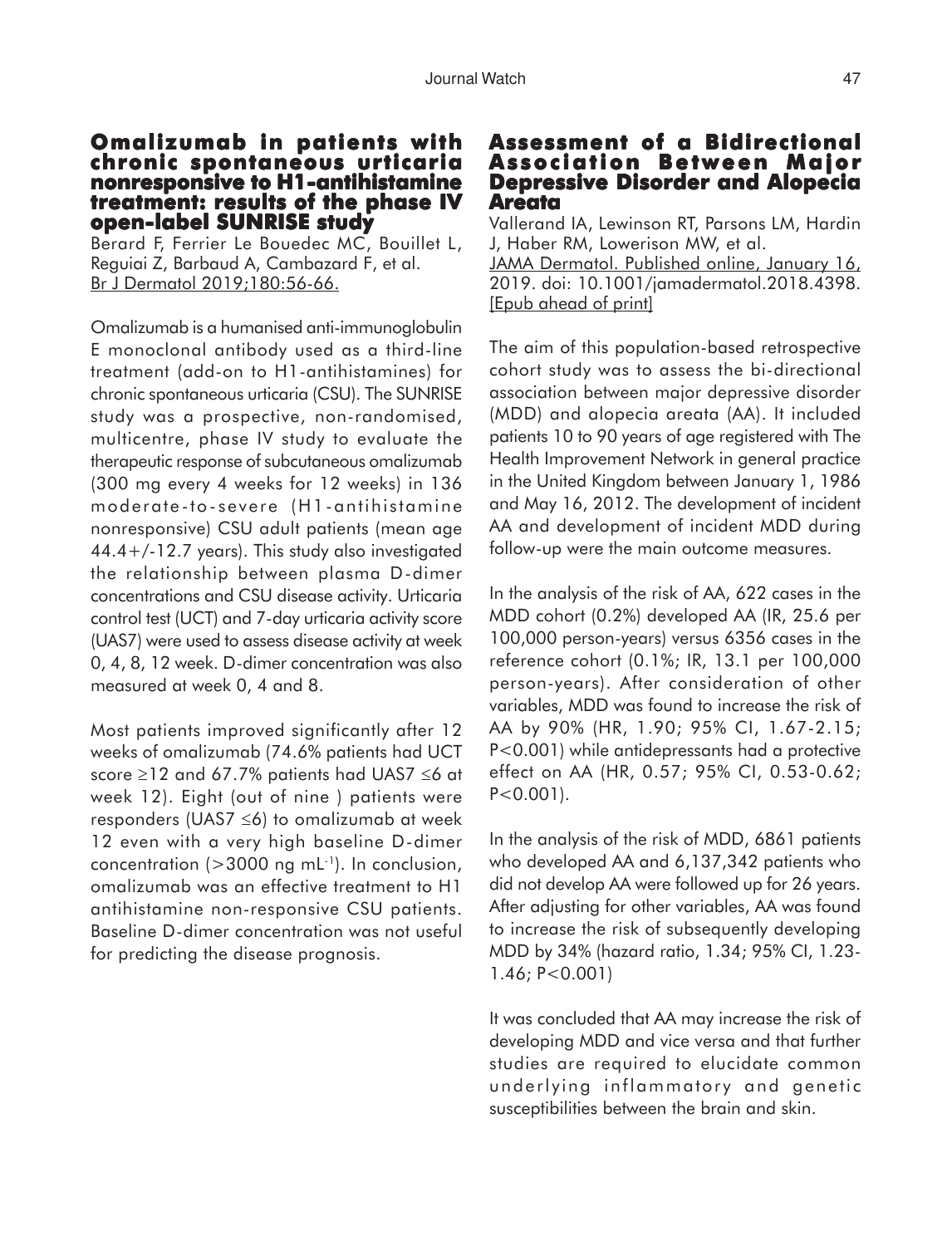### **Safety and efficacy of methotrexate for Chinese adults with psoriasis with and without psoriatic arthritis**

Yan K, Zhang Y, Ling Han L, Huang Q, Zhang Z, Fang X, et al.

JAMA Dermatol. Published online, January 30, 2019. doi: 10.1001/jamadermatol.2018.5194. [Epub ahead of print]

The objective of this prospective, single-arm, interventional study was to evaluate the effectiveness and safety of methotrexate in treating patients with psoriasis with and without psoriatic arthritis. A total of 235 patients with psoriasis, (107 without psoriatic arthritis; 128 with psoriatic arthritis) were treated with a 12-week course of low dosage oral methotrexate (7.5 mg-15 mg weekly). Change in disease severity, blood cell counts, liver and renal function and adverse events were the main outcomes studied.

The response rates were significantly higher in patients without psoriatic arthritis compared with those with psoriatic arthritis at week 8 (PASI90: 12 [11.2%] vs 4 [3.1%]; P=0.02) and week 12 (27 [25.2%] vs 19 [14.8%]; P=0.049).

Adverse events due to methotrexate were significantly higher in patients with psoriatic arthritis than that in patients without psoriatic arthritis: gastrointestinal symptoms (32 of 128 [25%] vs 13 of 107 [12.1%]; P=0.01), dizziness (12 of 128 [9.4%] vs 1 of 107 [0.9%]; P=0.007), and hepatotoxicity (34 of 128 [26.6%] vs 16 of 107  $[15.0\%]$ ; P=0.04). Elevation of alanine aminotransferase levels due to methotrexate was associated with smoking [17 of 34 cases (50.0%) in cases with arthritis  $(P=0.02)$  and 9 of 16  $(56.2%)$  in cases without arthritis  $(P=0.04)$ ] and body mass index (mean body mass index 26; Standard deviation (SD): 4 in psoriatic arthritis cases compared to 26 SD: 4 in cases without arthritis  $P=0.005$ ).

The authors concluded that methotrexate appeared to be more effective with fewer adverse effects in patients without psoriatic arthritis compared with those with psoriatic arthritis and is therefore a first-line treatment for psoriasis without arthritis.

**Methotrexate for alopecia areata: a systematic review and meta-analysis** Phan K, Ramachandran V, Sebaratnam DF. J AmAcad Dermatol 2019;80:120-7.

Methotrexate has either been used as monotherapy or an adjuvant maintenance therapy with corticosteroids for alopecia areata (AA). This systematic review and meta-analysis aimed to determine the efficacy and risks of methotrexate (monotherapy and combination therapy) for AA and to compare the relative efficacy of methotrexate for AA in adult and paediatric cases.

Twenty-nine studies were included in this systemic review. A complete response (100% regrowth of hair) to methotrexate in AA was seen in 35.8% (95% confidence interval [CI] 25.0%-48.3%). The pooled complete response in adult studies was 44.7% (95% CI 32.9%-57.1%) as compared with 11.6% (95% CI 5.1%-24.5%) in the paediatric population (P=0.001).

There was a significantly higher odds of response (50-100% hair growth) with combination therapy compared with methotrexate monotherapy (odds ratio 2.73, 95% CI 1.19-6.27,  $I^2 = 0\%$ , P=0.018). There was a pooled time delay to beginning diffuse hair regrowth of 3.125 (95% CI 2.3-4.0) months and a pooled time of 9.9 (95% CI 6.0-13.8) months was required for initial complete regrowth.

There was a pooled recurrence rate was 47.7% (95% CI 35.2%-60.5%), which was associated with significant heterogeneity ( $I^2$  = 61.09%, P=0.002). In the subgroup analysis, there was a higher pooled recurrence rate in adult cases [52.0% (95%